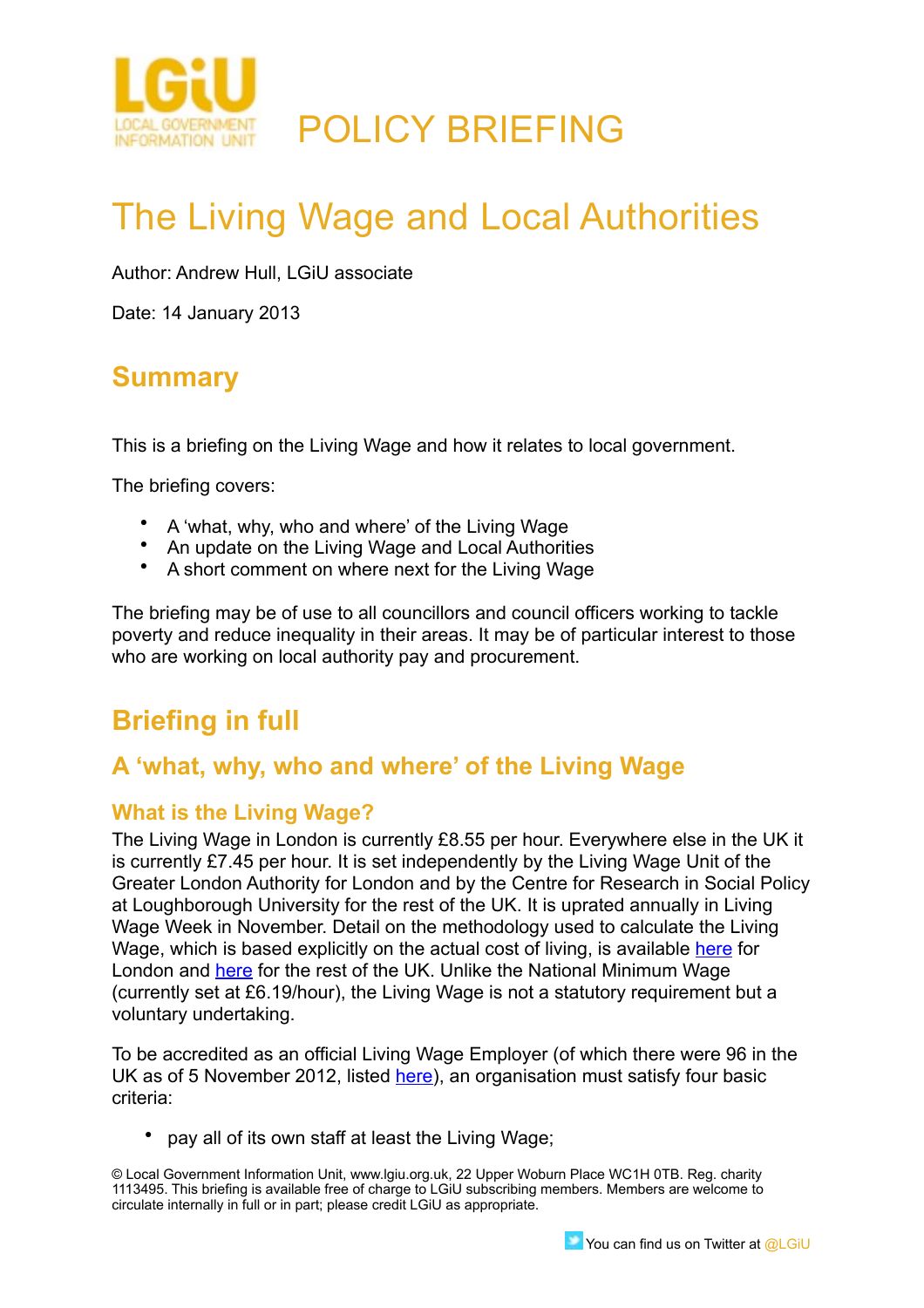

- commit that within six months of the annual uprating of the Living Wage, its pay rates will be uprated accordingly;
- demonstrate progress towards requiring any contractors it has to do the same;
- and have a plan in place to work with any remaining contractors to get them too to pay the Living Wage.

Research from accountancy firm KPMG (available [here](http://www.kpmg.com/UK/en/IssuesAndInsights/ArticlesPublications/Documents/PDF/Who%20We%20Are/Living_Wage_Research_October_2012.pdf)) suggests that one in five workers in the UK – some 4.82 million people – are paid less than the Living Wage, with research from Trust for London (available [here](http://www.trustforlondon.org.uk/Living%20wage%20costs%20and%20benefits%20FULL.pdf)) suggesting that 580,000 of them are in London.

### **Why pay the Living Wage?**

The basic argument for the Living Wage is that no-one should do a hard day's work for less than they can live on. It is intended to recognise the dignity of work and the importance for individuals, families and society of people being able to earn a living. The idea is rooted in notions of contribution, reciprocity and community.

For employees, the Living Wage means no longer having to work multiple jobs, getting some sleep and being able to provide for and spend time with their family. For employers, it means higher staff morale, better quality work, improved rates of retention, lower rates of sickness and absence, and reputational gain. For local authorities, it can mean more money being spent by local employees in the local economy.

### **Who is behind the Living Wage?**

[Citizens UK](http://www.citizensuk.org/) launched the modern Living Wage campaign in the UK in 2001 with parents in East London. Today it is a national movement. [The Living Wage](http://www.livingwage.org.uk/home)  [Foundation](http://www.livingwage.org.uk/home), which is part of Citizens UK, is responsible for promoting, supporting and administering the formal accreditation of Living Wage Employers. Once accredited, organisations can display and use the Living Wage Employer's Mark.

The leaders and senior politicians of all the three main political parties have spoken in favour of the Living Wage.

### **Where has the Living Wage had an effect?**

Citizens UK argue that over the past decade 45,000 families have been lifted out of working poverty as a direct result of the Living Wage, which in that time has put over £210 million of increased wages into the pockets of low-paid workers. This progress has been made in a number of areas. The campaign has so far been particularly successful with the Mayor of London and the Greater London Authority, The City, hospitals and universities. Securing London 2012 as the first ever Living Wage Olympic and Paralympic Games was a notable success. Recently, the Department for Work and Pensions also agreed to move to the Living Wage. Now the campaign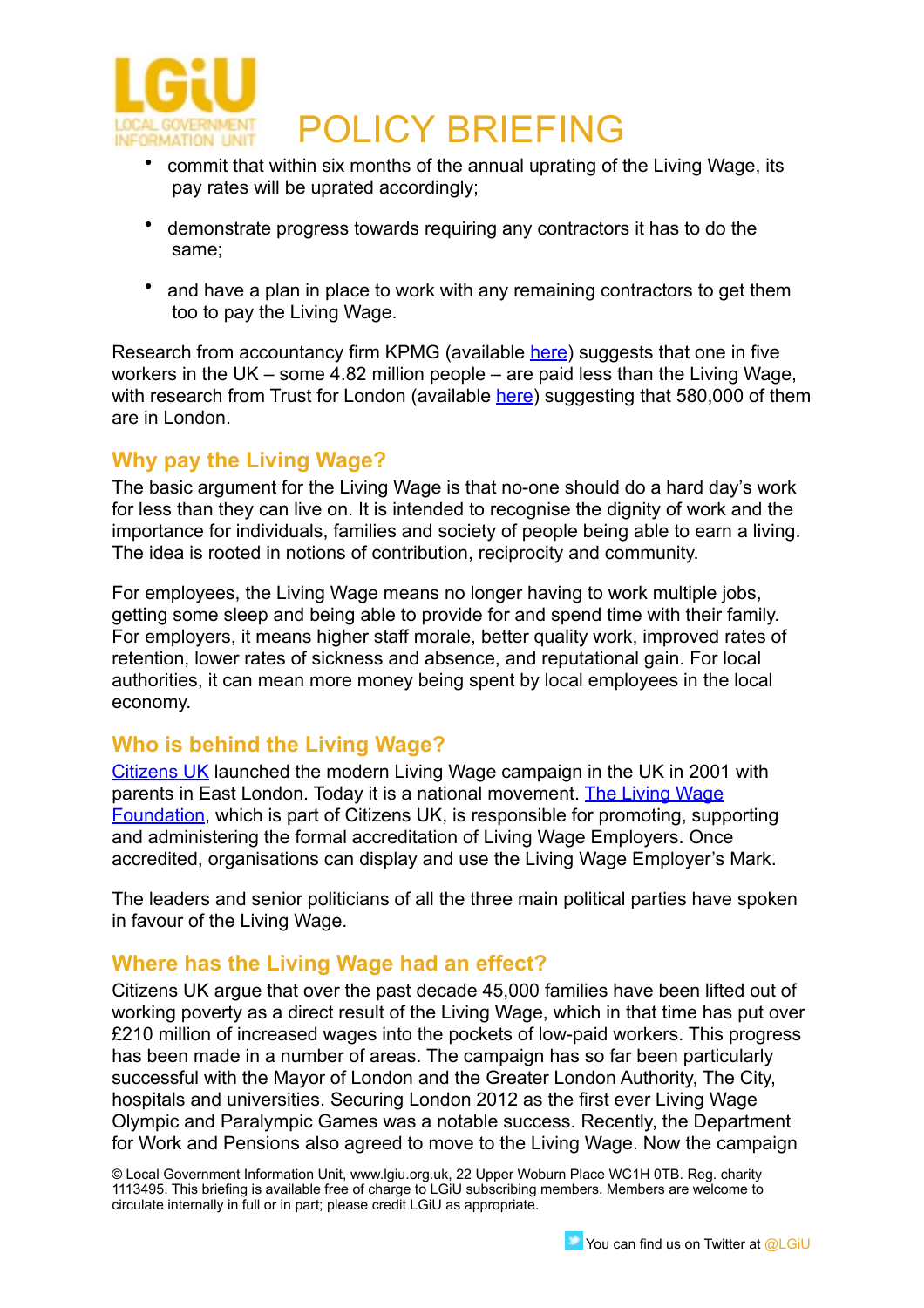

is active on numerous fronts, including other government departments in Whitehall, schools, charities, faith institutions, supermarkets and other retailers, hospitality and hotels, increasingly local authorities and housing associations, and soon football clubs.

## **The Living Wage and Local Authorities**

## **The Living Wage in local government so far**

There are currently 11 local authorities in the UK that are fully accredited as Living Wage Employers. All are run by Labour councils. A growing number of other local authorities in England, Scotland and Wales are now undergoing the accreditation process.

### **Problems and solutions for the Living Wage in local government**

#### *Cost*

Local government has been cut hard in central government's ongoing austerity drive, leaving council coffers increasingly bare. The prospect of taking on significant extra cost in terms of the wage bill is therefore understandably a daunting one, especially when the Living Wage rises annually by a varying amount. Adopting the Living Wage unavoidably incurs some extra cost for local authorities, with the bill being much higher in those councils that currently employ a large number of staff directly on less than the Living Wage. No-one else is going to pick up the bill for those councils to increase their own staff's pay. However, where the number of directly employed staff below the Living Wage is already low, the additional cost can be minimal. Going Living Wage does not have to break the bank.

#### *Contractors*

One of the operating principles of the Living Wage is that layers of contracting and subcontracting should not absolve an employer of responsibility for the working conditions of those who, in the end, are working on their behalf. That is to say that out of sight, in employment terms, should not mean out of mind.

When it comes to moving contractors to the Living Wage, there is a negotiation to be had as to who picks up the bill: the council or the contractor. Such negotiations are easier at a contract break point but are possible mid-contract too, even with very long contracts. There are now precedents for major council contractors responsible for cleaning, catering, grounds maintenance and security moving to the Living Wage and absorbing it at no increased cost to the council as a result of assertive negotiation by council representatives. This shifts the burden from the public sector to the private sector (doubly so if it also removes the need for workers to receive tax credits). It should not therefore be assumed that any additional costs for contractors complying with the Living Wage are necessarily to be borne by the council.

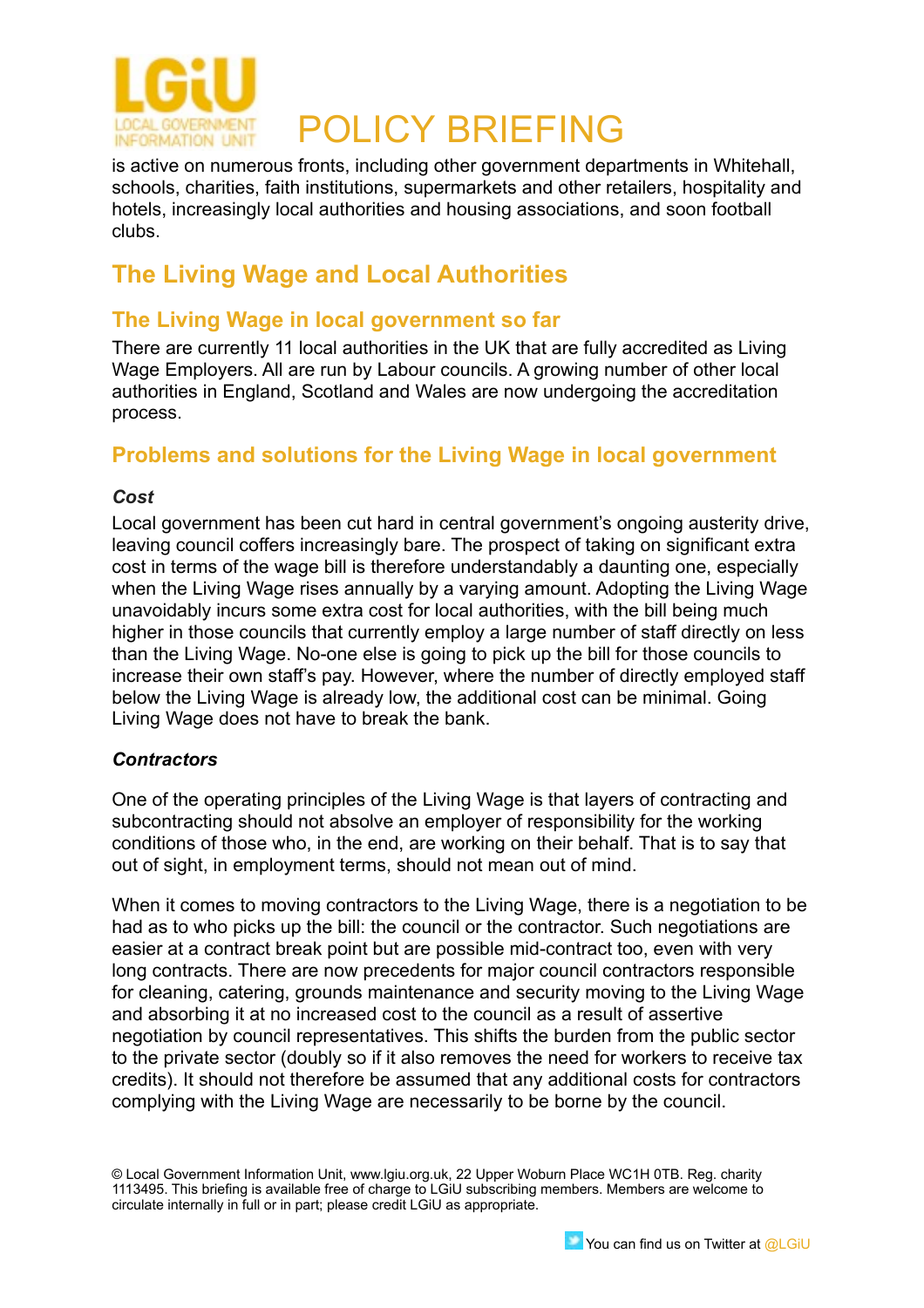

#### *Procurement*

For years, local authority members have asked officers to drive down costs in drawing up contracts. This has often been achieved by contractors placing downwards pressure on their own staff's wages. Cost effectiveness is clearly still vital, but the Living Wage introduces an additional consideration, namely ensuring that the people working on a council's behalf are properly remunerated.

#### *The law*

There is some concern that requiring contractors to pay their staff a Living Wage is open to litigation as a potential violation of the European Union's Posted Workers Directive. Lawyers' opinions vary on this matter. But a legally sound approach to enshrining the Living Wage into a local authority's procurement policy is possible, provided it is done on a nuanced, case-by-case basis. The London Boroughs of Islington and Lewisham – the first two local authorities in the UK to receive accreditation as Living Wage Employers – have each adopted such an approach with 100 per cent success in terms of building the Living Wage into all new contracts. There have been no cases in the UK of legal challenges against councils on the basis of the Living Wage.

#### *In-sourcing*

There are examples of where, by bringing a previously out-sourced service back inhouse, a council has been able to increase staff pay to the Living Wage at no extra cost to the taxpayer by cutting out expensive management costs.

#### *Cross-boundary services*

Some contractors deliver services to more than one council. This raises the potential problem of equivalent (or identical) staff potentially being paid more for their work in one local authority area than the same work in another. Cross-border collaboration on the Living Wage by councils is one way to approach this. But variation need not preclude progress: the perfect should not become the enemy of the good.

#### *Social care*

Social care merits special mention because it is probably the area of local authority business where Living Wage compliance is hardest to achieve. Our country's current social care industry is wholly predicated on a low-pay business model. Most of the costs of a social care contract are staff costs. Increasing carers' wages is therefore genuinely problematic and may require both cross-border collaboration and time.

<sup>©</sup> Local Government Information Unit, www.lgiu.org.uk, 22 Upper Woburn Place WC1H 0TB. Reg. charity 1113495. This briefing is available free of charge to LGiU subscribing members. Members are welcome to circulate internally in full or in part; please credit LGiU as appropriate.